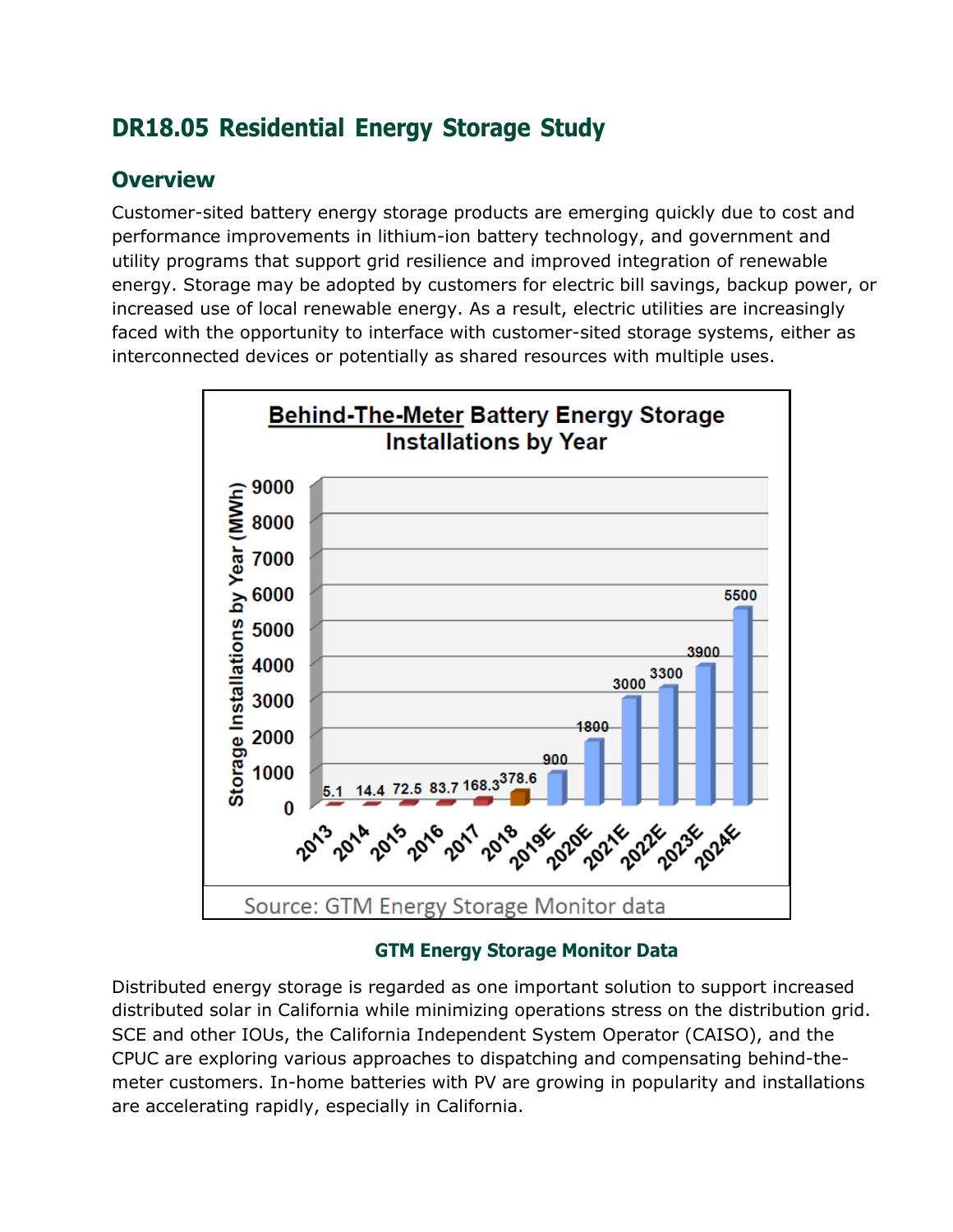The flexibility of the battery to either charge or discharge on short notice has a huge advantage as it can store energy for later discharge and thus accommodate more variable solar generation. It is important for utilities to understand the systems being interconnected to the grid from functional, safety, and power quality perspectives. The EM&T program developed a project to examine the application of retail tariffs with highly dynamic prices for energy storage and explore the automated dispatch of storage to address customer economics and grid operational issues, with an emphasis on demand response capabilities for shift and shed.

The Residential Energy Storage (RES) project has been identified as a venue for testing and validating behind-the-meter energy storage system functions such as load shifting and demand response load reduction. LG Chem batteries with SolarEdge inverters have been installed at three homes, and an additional unit has been installed in an SCE Smart Home. The proposed project allows for the extension of concurrent and previously established research to gain a comprehensive understanding of the technical performance of the system as well as the benefits and impacts for both the customer and grid operator.



#### **Residential Battery Storage System Under Assessment**

Another goal of the project is to better understand how smart inverter APIs can demonstrate the monitoring and automated control of behind-the-meter residential batteries for grid support, demand response, and price elasticity to dynamic tariffs. This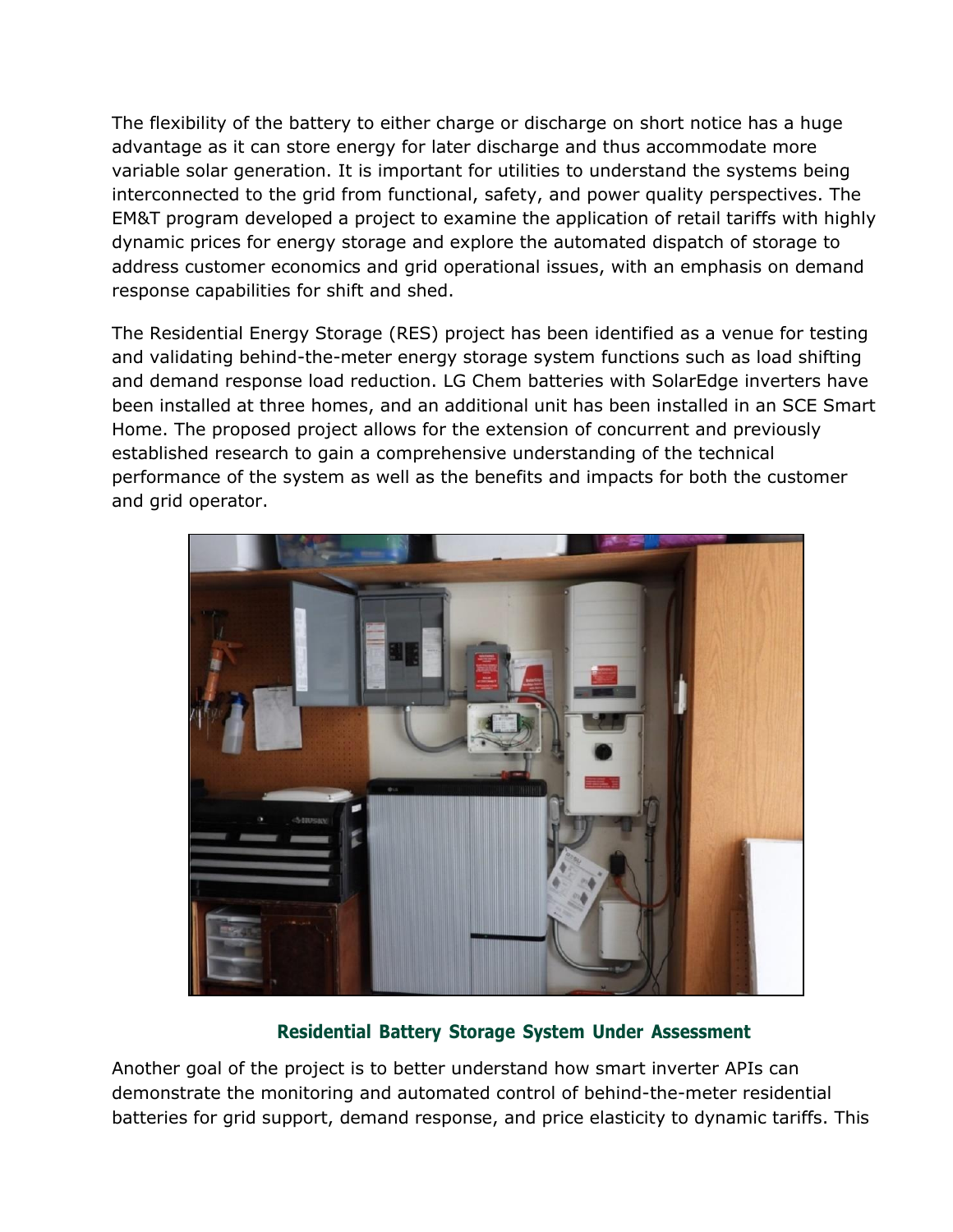project will assess the performance of three residential lithium-ion batteries with SolarEdge smart inverters that have been installed and commissioned in the Moorpark area. The research will also address some important overarching issues around how SCE can include behind-the-meter battery systems to meet the local needs for gridinteractive communities to ensure distribution upgrade affordability, reliability and resilience, and environmental performance. These include the following:

- Dynamic Management: Building end-uses can be designed to help meet grid needs and minimize electricity system costs, while meeting occupants' comfort and maintain lifestyle productivity.
- Resource Co-Optimization: Device design prioritization with buildings to provide greater value and resilience to both utility customers and the grid.
- Integrated Value: Energy efficiency, demand response, and other services provided by facility resources.

The research outcomes from this project will prepare SCE and its technical stakeholders for the adoption of customer energy storage as it impacts tariff compliance, customer and grid economics, and technical grid services that might be achieved through independent and coordinated operation of these potentially flexible assets. The research team will develop a test plan that will examine the following:

- Charge and Discharge Setpoints: The ability to accurately schedule commands for the battery system to charge and discharge are paramount for end users, utilities, and permitting jurisdictions to rely on the further installation of energy storage systems in this and other behind-the-meter contexts for the future.
- Retail Energy Time Shift: Battery energy storage systems can be used to reduce electric bills by using stored energy during times when the retail rate for energy is highest. Given that the utility prices the tariff based on marginal costs for providing power to a facility, this use case and application has potential benefits to both the customer and distribution system. The test plan, however, will examine how to maximize customer benefits in accordance with the TOU-D PRIME rate from SCE.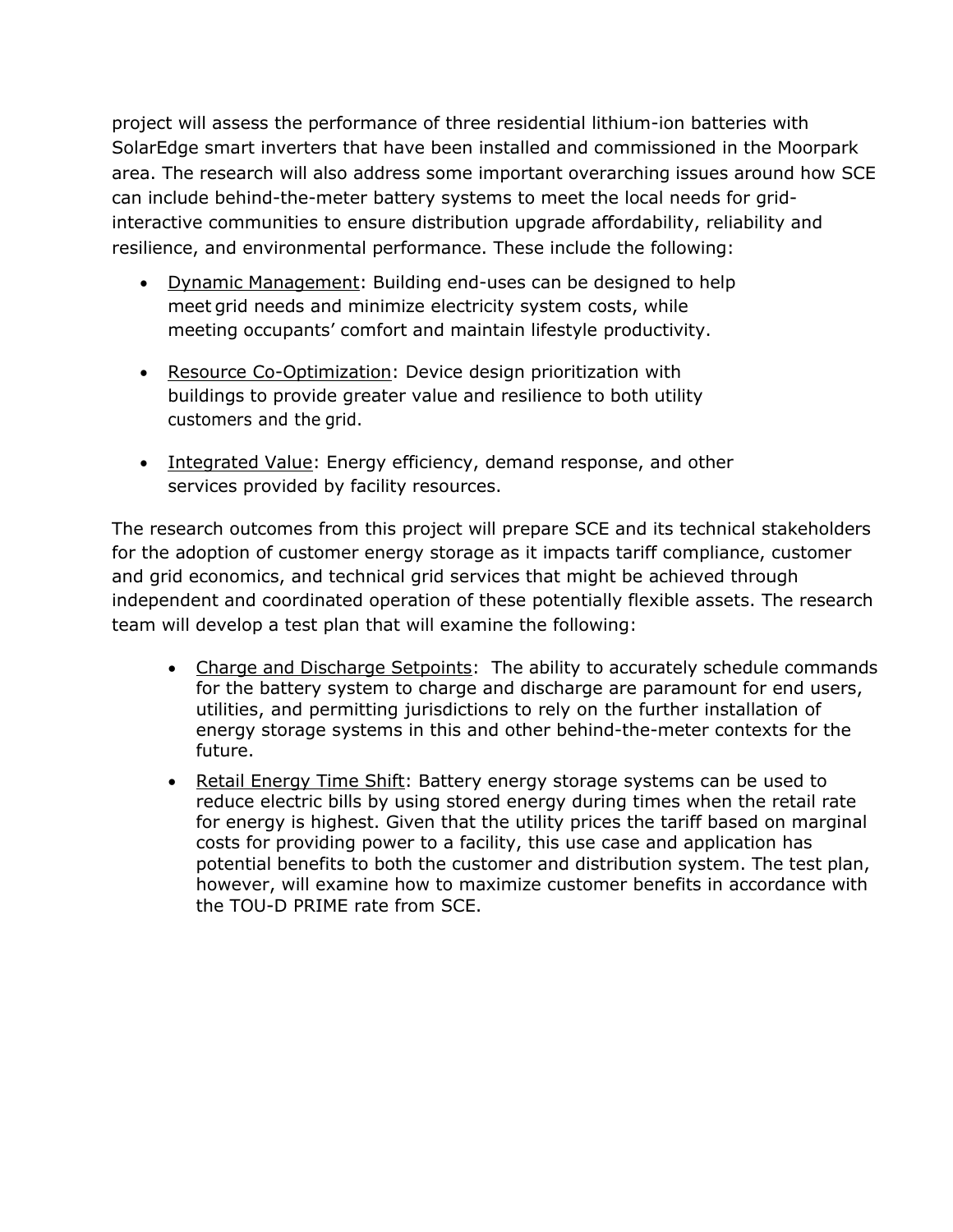

#### **Residential Battery Storage System Charge/Discharge Profile Alignment with SCE Tariff TOU-D-Prime**

The project was funded under the EM&T Technology Assessments and Technology Transfer investment categories, as there are elements of both research goals in this study. The Technology Assessments category assesses and reviews the performance of DR-enabling technologies through lab and field tests and demonstrations designed to verify or enable DR technical capabilities. The Technology Transfer category advances DR-enabling technologies to the next step in the adoption process by raising awareness, developing capabilities, and informing stakeholders during the early stages of emerging technology development for potential DR program and product offerings.

## **Collaboration**

SCE is leveraging three residential participants from a previous CEC EPIC grant project, who have allowed the battery energy storage system (BESS) to be installed by a thirdparty systems integrator. The BESS includes a SolarEdge smart inverter system, and the LG Chem RESU battery panel installed by Promise Energy. Kliewer & Associates has facilitated the system commissioning and city/county inspections of each home and is currently developing a training module for the grid interactive SolarEdge API that will enable SCE engineering staff to schedule the systems for grid-responsive flexibility testing. The project is wholly funded by the EM&T program and no co-funding or costsharing with other utilities, private industry, or other third-party groups was requested or received for this project.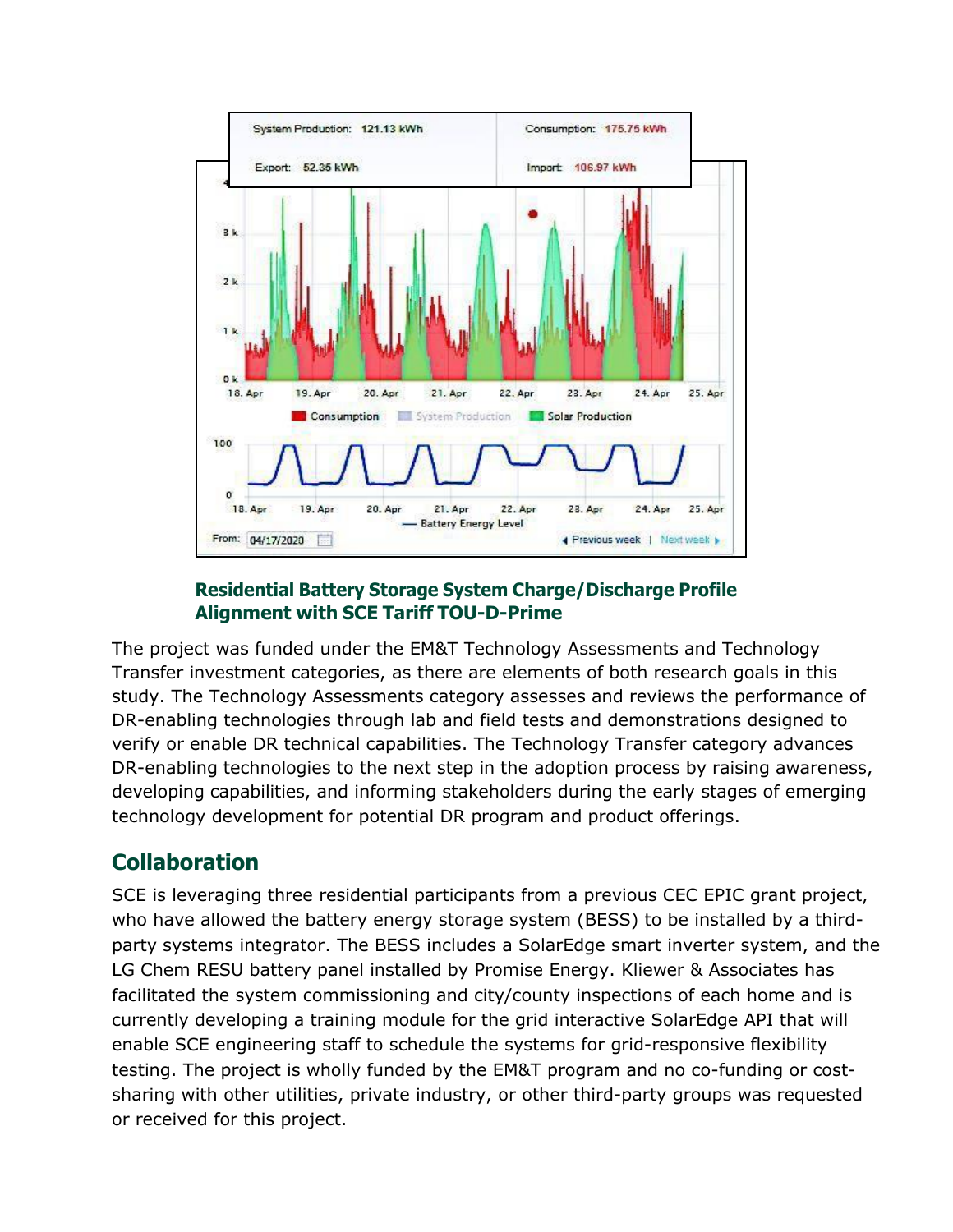### **Results/Status**

The project encountered numerous challenges, some of which were resolved, and others that require future attention. Implementation issues were encountered that pertain to:

- Supply of equipment for installation, due to delivery constraints
- Reliability of equipment during installation and BESS operation
- Training gaps for both permit inspectors and installers of the equipment
- Equipment design and firmware changes not documented by the manufacturer

Interim project results indicate that the BESS control and monitoring are hampered by inadequate technical information and market barriers:

- Support for control of BESS equipment is not as comprehensive as advertised, and some aspects may be proprietary and not accessible for broader Internet of Things (IoT) support.
- The proprietary nature of BESS equipment limits customers, or other nonmanufacturer parties, to control because of expensive licensing costs that are not apparent prior to purchasing equipment.
- Security firewall barriers may require additional equipment and/or programming to align with the manufacturer's protocols.

The final project findings from the collection of data, commissioning evaluations, and systems integration testing garnered the following recommendations:

- 1. Careful implementation of BESS installations accompanied by thorough commissioning of BESS systems is required for optimal control and savings. Every system had an issue that needed to be corrected after the BESS installations were "completed" to achieve proper operation and control. Consider, for example, adoption of a requirement (Rule) for a third party such as a HERS Rater to certify BESS installations.
- 2. The ability to troubleshoot BESS installations for optimal control is beyond the capabilities of most homeowners and many installation contractors. Inspectors do not have the time or training to know what to look for. A certification to qualify the installation of each manufacturer's product would be helpful; an independent third party may be necessary but would need to be sanctioned as a requirement to be effective.
- 3. It was common to experience unintended consequences such as charging BESS systems during grid congestion. More safeguards may be required to prevent such issues, including hardware or software lockouts.
- 4. The TOU-D-Prime tariff was found to be very effective for reducing energy costs provided the BESS was aligned accordingly with scheduling. More work needs to